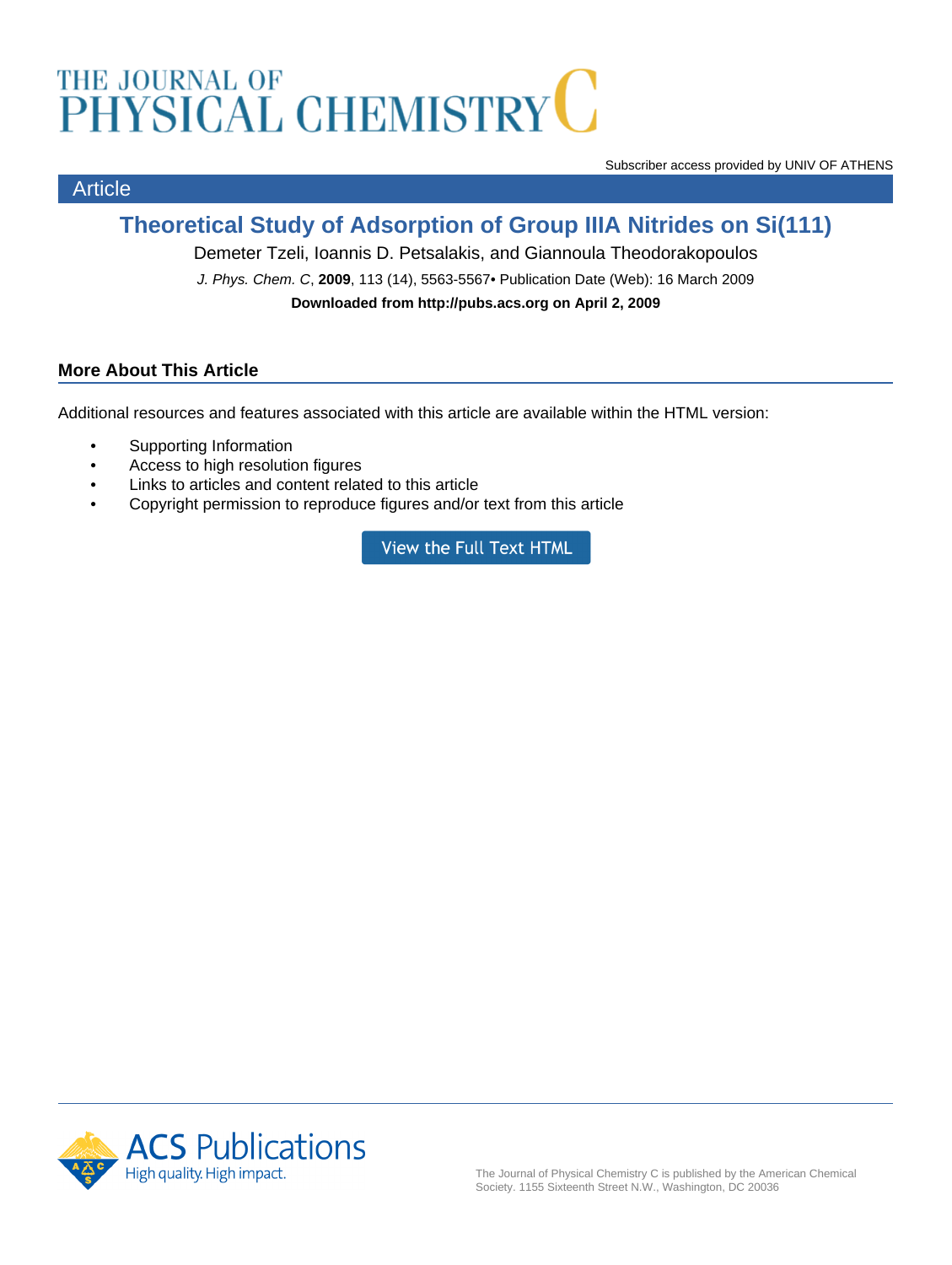## **Theoretical Study of Adsorption of Group IIIA Nitrides on Si(111)**

### **Demeter Tzeli,\* Ioannis D. Petsalakis, and Giannoula Theodorakopoulos**

*Theoretical and Physical Chemistry Institute, National Hellenic Research Foundation, 48 Vassileos Constantinou A*V*enue, Athens 116 35, Greece*

*Recei*V*ed: December 9, 2008; Re*V*ised Manuscript Recei*V*ed: January 20, 2009*

Adsorption of group IIIA nitrides (MN,  $M = B$ , Al, Ga, and In) on a model Si(111) surface has been studied by density functional theory calculations. Eight stable structures were determined for the MN adsorbed species. Their lowest energy structures are those with the adsorbate forming a bridge between the Si adatom and the Si rest atom as well as open structures with the  $M-N$  molecule attached to a Si adatom or a Si rest atom via N. The energy ordering of these stable structures varies according to the particular metal atom. The binding energy, including the basis set superposition error, of the lowest calculated minimum  $MN-Si(111)$  structure for the different metals M ranges from 5.1 to 6.0 eV.

#### **I. Introduction**

The study of chemisorption of group IIIA metals and their nitrides at Si surfaces presents great interest because the group IIIΑ nitrides are very promising optoelectronic materials for many applications such as light-emitting diodes, laser diodes, and high-power and high-temperature electronic devices. $1,2$ Moreover, silicon is very interesting as a substrate because of the favorable physical properties, high quality, very low cost, and mature development for processing and large-scale production.3 The epitaxial growth of group IIIA nitrides on Si surfaces is a promising route for large-scale, low-cost mass production of group IIIA nitride-based devices.<sup>4</sup> All the above make the study of group IIIA nitrides at Si surfaces very interesting and potentially useful. Subjects of particular interest are the geometric and electronic structure of chemisorbed group IIIA nitrides and the growth of their films on Si surface, BN,<sup>5,6</sup> AlN,<sup>4,5,7</sup> GaN,<sup>3-5,8-14</sup> and InN.<sup>15-17</sup>

Even though there are many experimental studies of group IIIA nitrides<sup>4,7-17</sup> deposited on  $Si(111)$  and mainly on the growth of their films on Si(111) surface, theoretical studies have been almost entirely devoted to the adsorption of group IIIA metal atoms (B, Al, Ga, In) on  $Si(111)$  (see, for instance, refs  $18-22$ and references therein), while recently work was published by the present authors on Ga as well as on gallium nitrides adsorbed on Si(111).<sup>23,24</sup>

The present study is a continuation of our previous study<sup>23,24</sup> of the electronic and geometric chemisorbed structures of gallium (Ga, Ga<sup>+</sup>) and gallium nitrides (GaN, GaN<sup>+</sup>, GaN<sub>2</sub>,  $\text{GaN}_2^+$ ) on Si(111) using density functional theory (DFT) calculations and a  $Si<sub>26</sub>H<sub>22</sub>$  model of the Si(111) surface. It is important to extend the study to other group IIIA metal nitrides, since they all are technologically important to varying degrees, while there are differences in the different metal atoms, such as size and electronegativity, which will conceivably lead to differences in the mode of adsorption at the Si surface. In the present work, the study is expanded to include adsorption at Si(111) of other group IIIA nitrides, while some additional lowlying minimum energy structures have been determined for adsorbed GaN. Thus, the electronic and geometric chemisorbed



**Figure 1.** Five-layer one-rest one-adatom (1R-1A) cluster model of Si(111) (Si, gray spheres; H, white spheres).

structures of BN, AlN, GaN, and InN at Si(111) employing the same methodology as previously used<sup>23</sup> are determined.

#### **II. Computational Procedure**

The chemisorbed structures of MN,  $M = B$ , Al, Ga, and In, at Si(111) are calculated at a five-layer one-rest one-adatom (1R-1A) cluster model of Si(111), see Figure 1, constructed as previously described<sup>23,25</sup> using the dimer-adatom-stacking fault  $(DAS)$  structure<sup>26</sup> and the low-energy electron diffraction (LEED) data of Tong et al.<sup>27</sup> for the  $Si(111)$  reconstructed surface. Hydrogen atoms (white spheres) have been added to terminate the 26-Si atom cluster (gray spheres, Si) at the sides as well as below the lowest Si level (cf. Figure 1), while the adatom and the rest atom are left with one dangling bond (i.e., one unpaired electron) each.

DFT calculations were carried out using the B3LYP functional<sup>28,29</sup> and the DGDZVP basis set (double- $\zeta$  valence plus polarization, i.e.,  $[3s2p1d_{B,N}/4s3p1d_{ALSi}/5s4p2d_{Ga}/6s5p3d_{In}]$ ).<sup>30</sup> This combination was considered to be the best choice for the present calculations (see also ref 23) since the large size (50 atoms) of the systems calculated practically forbids the use of multi reference configuration interaction (MRCI) or coupled cluster (CC) methods. On the other hand, the B3LYP/DGDZVP calculations on the diatomic molecules MN, MSi, and NSi show satisfactory similarity with the best known ab initio calculations and experiment; compare Table 1, where some results on the above diatomic systems are given. For some of the systems of Table 1, additional tests have been carried out previously using different kinds of basis sets such as LANL2DZ,  $6-31+G$ ,  $6-31G(d)$ ,  $6-311+G(2df)$ , and DGDZVP and functionals such

<sup>&</sup>lt;sup>a</sup> To whom correspondence should be addressed. Fax:  $+30-210-7273-$ <br>4: e-mail: dtzeli@eie.gr. and LSDA.<sup>24</sup> as B3LYP, B3PW91, PBEPBE, and LSDA.<sup>24</sup> 794; e-mail: dtzeli@eie.gr.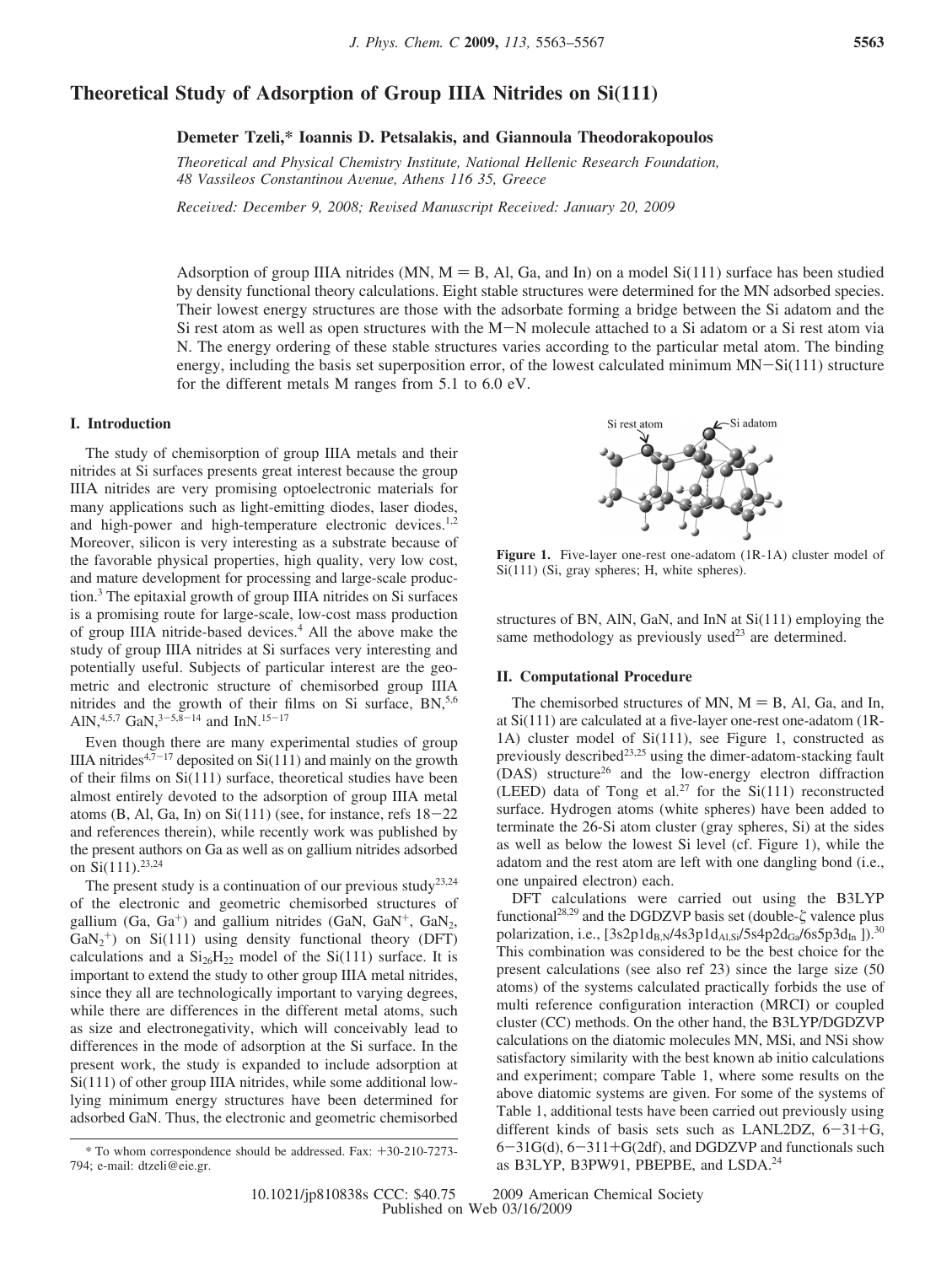**TABLE 1: Geometries** *R***<sup>e</sup> (Å), Dissociation Energies** *D***<sup>e</sup> (eV), Harmonic Frequencies** *ω***<sup>e</sup> (cm**-**<sup>1</sup> ), Dipole Moments** *µ* **(Debye), and Mulliken Charges** *q***<sup>X</sup>** *<sup>a</sup>* **of the BN, AlN, GaN, InN, BSi, AlSi, GaSi, InSi, and SiN Molecules**

| molecule                  | method                                     | $R_{\rm e}$ (Å) | $D_e$ (eV)            | $\omega_{\rm e}$ | $\mu$ | $q_{\rm X}$ |
|---------------------------|--------------------------------------------|-----------------|-----------------------|------------------|-------|-------------|
| $BN(X^3\Pi)$              | B3LYP/LANL2DZ                              | 1.359           | 3.95                  | 1449             | 1.90  | $+0.64$     |
|                           | B3LYP/DGDZVP                               | 1.329           | 4.66                  | 1557             | 2.00  | $+0.68$     |
|                           | MRCI/cc-pVQZ <sup>37</sup>                 | 1.330           | 4.43                  | 1515             | 1.95  | $+0.28$     |
|                           | expt                                       | $1.329^{38}$    | $3.99 \pm 0.5^{b.39}$ | 1519.240         |       |             |
| $AlN(X^3\Pi)$             | B3LYP/LANL2DZ                              | 1.863           | 2.13                  | 664.1            | 2.66  | $+0.78$     |
|                           | B3LYP/DGDZVP                               | 1.811           | 2.56                  | 725.3            | 2.73  | $+0.84$     |
|                           | $MRCI+DKH2+Q/cc-pV5Z41$                    | 1.797           | 2.52                  | 751.0            | 2.71  | $+0.34$     |
|                           | expt                                       | 1.786442        | $2.9 \pm 0.443$       | 758.442          |       |             |
| $\text{GaN}(X^3\Sigma)$   | B3LYP/LANL2DZ                              | 2.067           | 1.97                  | 449.1            | 2.43  | $+0.67$     |
|                           | B3LYP/DGDZVP                               | 2.046           | 2.17                  | 472.6            | 2.16  | $+0.66$     |
|                           | RCCSD(T)/aug-cc-pV5Z(-PP) <sup>34</sup>    | 2.041           | 2.05                  |                  |       |             |
|                           | $CBS-RCCSD(T)/cc-p(wC)VnZ(-PP)^{34}$       | 1.985           | 2.12                  |                  |       |             |
| In $N(X^3\Sigma^-)$       | B3LYP/LANL2DZ                              | 2.240           | 1.77                  | 403.7            | 2.89  | $+0.69$     |
|                           | CCSD(T)/ANO-RCC <sup>44</sup>              | 2.206           | 1.77                  | 445.5            | 3.32  |             |
| $A^3\Pi$                  | B3LYP/LANL2DZ                              | 2.061           | 1.68                  | 482.0            | 3.06  | $+0.73$     |
|                           | B3LYP/DGDZVP                               | 2.115           | 1.67                  | 476.3            | 3.37  | $+0.75$     |
|                           | CCSD(T)/ANO-RCC <sup>44</sup>              | 2.064           | 1.65                  | 517.4            | 2.61  |             |
| $BSi(X^4\Sigma)$          | B3LYP/LANL2DZ                              | 1.956           | 2.95                  | 691.1            | 0.28  | $-0.18$     |
|                           | B3LYP/DGDZVP                               | 1.926           | 3.18                  | 734.6            | 0.59  | $-0.19$     |
|                           | $OCISD(T)/6 - 311 + G(2df)/MP2(full)^{45}$ | 1.905           | 3.15                  | 772              |       |             |
|                           | $expt^{46}$                                |                 | $2.95^{b}$            |                  |       |             |
| $AISi(X^4\Sigma^-)$       | B3LYP/LANL2DZ                              | 2.514           | 2.16                  | 333.3            | 1.80  | $+0.36$     |
|                           | B3LYP/DGDZVP                               | 2.451           | 2.29                  | 354.6            | 1.55  | $+0.35$     |
|                           | $MRCI/cc-pVOZ47$                           | 2.424           | 2.53                  | 385              | 1.27  |             |
|                           | $expt^{46}$                                |                 | $2.34^{b}$            |                  |       |             |
| $GaSi(X^4\Sigma)$         | B3LYP/LANL2DZ                              | 2.525           | 2.12                  | 266.7            | 1.92  | $+0.34$     |
|                           | B3LYP/DGDZVP                               | 2.457           | 2.24                  | 282.1            | 1.42  | $+0.29$     |
|                           | MRCI/cc-p(wC)VQZ(-PP) <sup>48</sup>        | 2.406           | 2.38                  |                  |       |             |
| $InSi(X^4\Sigma^-)$       | B3LYP/LANL2DZ                              | 2.699           | 2.01                  | 234.1            | 2.54  | $+0.43$     |
|                           | B3LYP/DGDZVP                               | 2.660           | 2.09                  | 253.3            | 1.95  | $+0.39$     |
|                           | MRCI/cc-p(wC)VQZ(-PP) <sup>48</sup>        | 2.601           | 2.19                  |                  |       |             |
| $\text{SiN}(X^2\Sigma^+)$ | B3LYP/LANL2DZ                              | 1.606           | 3.70                  | 1094             | 2.47  | $+0.90$     |
|                           | B3LYP/DGDZVP                               | 1.579           | 4.43                  | 1169             | 2.69  | $+0.97$     |
|                           | $CIQ/STO-(8s6p3d2f)^{49}$                  | 1.568           | 3.84                  | 1177             |       |             |
|                           | $expt^{50}$                                | 1.572           |                       | 1138c            |       |             |

 $\alpha$ <sup>*x*</sup>  $X$  = the first atom of the molecule. <sup>*b*</sup> *D*<sub>0</sub><sup>0</sup> value. <sup>*c*</sup>  $\Delta G_{1/2}$ .

As shown in Table 1, the differences in *R*<sup>e</sup> of DFT(B3LYP/ DGDZVP) and the best ab initio calculation or experiment range from 0.001 (BN) to 0.06 Å (InSi) while the differences in dissociation energy of DFT and the best ab initio calculation or experiment range from 0 (InN) to 0.2 eV (BN). In addition to the calculations employing B3LYP/DGDZVP, calculations employing the Hay-Wadt LANL2DZ ECP<sup>31</sup> basis sets were carried out in an effort to account for the relativistic effects, which might be of importance for Ga and In. These basis sets consist of a pseudopotential for the core electrons, up to 3d(4d) electrons of Ga(In), up to 2p electrons of Si and Al, and a double- $\zeta$  quality basis set for the three outer electrons of  $Ga(In)$  $4s<sup>2</sup>4p<sup>1</sup>(5s<sup>2</sup>5p<sup>1</sup>)$ , for the three(four) outer electrons of Al(Si), and for the five(seven) electrons of B(N), that is,  $(3s3p) \rightarrow [2s2p]_{Ga,In}$ ,  $(3s3p)$  $\rightarrow$ [2s2p]<sub>Al,Si</sub>, and  $(10s5p)$  $\rightarrow$ [3s2p]<sub>B,N</sub>.

Employing both the B3LYP/DGDZVP and the B3LYP/ LANL2DZ techniques, the electronic and geometric structures of chemisorbed group IIIA nitrides (MN,  $M = B$ , Al, Ga, and In) on the five-layer 1R-1A cluster of Si (see Figure 1) were investigated. Eight chemisorbed structures for each of  $MN-Si(111)$ were determined by energy optimization with respect to the coordinates of the Si rest and the Si adatom as well as those of the adsorbed species in each case. The remaining cluster was kept fixed to retain the Si(111) surface structure.

For all stable geometries, binding energy (BE) of each species to the surface was calculated, where the basis set superposition error (BSSE) was estimated with respect to the relevant fragments by the counterpoise procedure $32,33$  for the sake of completeness. The BSSE must be taken into account when the bonding is weak; however, it is not uncommon in cases with large BE that the BSSE needs to be taken into account; see, for instance, ref 34. All calculations were performed using the Gaussian 03 program package.<sup>35</sup>

#### **III. Results**

The structures which were determined for the  $MN-Si(111)$ cluster are given in Figure 2,  $M = B$ , Al, Ga, and In. In what follows, the minima are labeled by the geometric structure, **<sup>a</sup>**-**<sup>h</sup>** (cf. Figure 2), followed by the name of the adsorbed species, for example, **a**-BN stands for the minimum corresponding to the **<sup>a</sup>** structure of Figure 2 for the BN-Si(111) cluster. The MN-Si(111) structures are calculated having singlet, triplet, and quintet multiplicity. For all MN-Si(111) structures, the triplets are the lowest minima, and for brevity, only the lowest energy structures of triplet multiplicity are presented here.

The optimum geometries, the binding energies, and the natural population analysis (npa) of the structures determined are given in Table 2 for MN-Si(111) at the B3LYP/DGDZVP level of theory as well as the binding energies at the B3LYP/LANL2DZ level. Generally, there are no significant differences in geometry (*R*, *φ* of Figure 2) and npa between the B3LYP/DGDZVP and the B3LYP/LANL2DZ calculations. In a few structures, where the MN molecule ( $M = A1$ , Ga, and In) forms a bridge between the Si rest and the Si adatom, the largest differences for the calculated *R* values by the two levels of calculation reach 0.1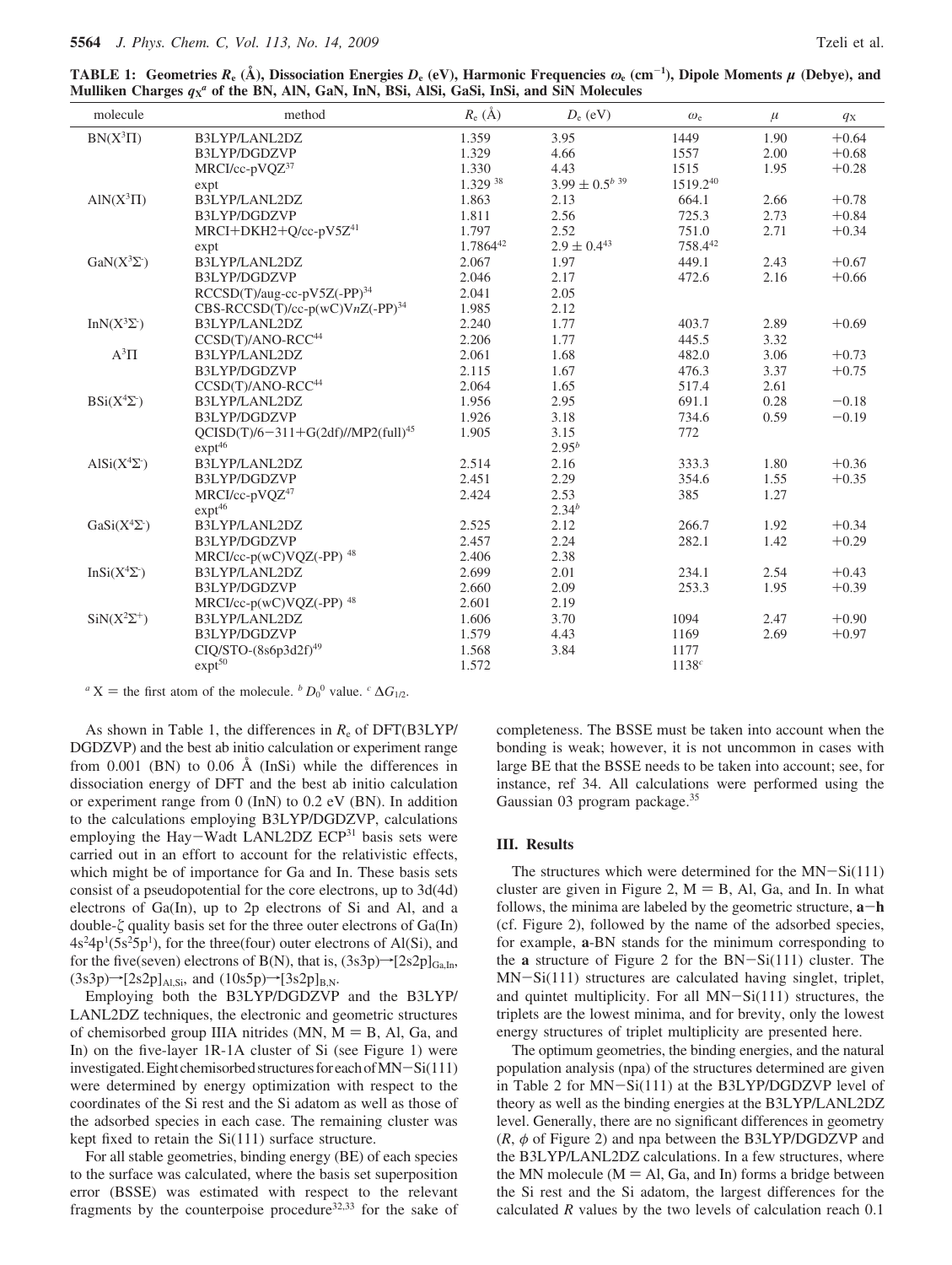

**Figure 2.** Eight structures of  $MN-Si(111)$ ,  $M = B$ , Al, Ga, and In.

| structure     | $R_1$ | $R_2$ | $R_3$ | $R_4$ | $\phi_1$ | $\phi_2$ | $\phi_3$ | Si rest       | Si adat | M       | $\mathbf N$ | BE (BEBSSE) | $BE$ $(BERSSE)a$ |
|---------------|-------|-------|-------|-------|----------|----------|----------|---------------|---------|---------|-------------|-------------|------------------|
| $BN-Si(111)$  |       |       |       |       |          |          |          |               |         |         |             |             |                  |
| a-BN          | 2.01  | 1.29  | 1.77  |       | 145      | 123      |          | $-0.04$       | $+0.81$ | $+0.62$ | $-1.33$     | 6.09(5.96)  | 6.14(5.82)       |
| $b-BN$        | 2.04  | 1.29  | 1.77  |       | 145      | 127      |          | $+0.67$       | $+0.10$ | $+0.58$ | $-1.34$     | 6.02(5.85)  | 6.00(5.69)       |
| $d-BN$        |       | 1.26  | 1.73  |       |          | 178      |          | $+0.64$       | $+0.19$ | $+0.85$ | $-1.44$     | 4.86(4.75)  | 4.94(4.70)       |
| e-BN          |       | 1.26  | 1.72  |       |          | 179      |          | $+0.10$       | $+0.80$ | $+0.61$ | $-1.54$     | 4.73(4.61)  | 4.76(4.53)       |
| $f-BN$        | 1.83  | 1.37  | 1.80  |       | 122      | 113      |          | $+0.09$       | $+0.77$ | $+0.56$ | $-1.80$     | 4.67(4.58)  | 4.73(4.49)       |
| $g$ -BN       | 1.96  | 1.30  |       |       | 172      |          |          | $-0.05$       | $+0.29$ | $+0.31$ | $-0.73$     | 3.98(3.90)  | 4.12(3.86)       |
| $h-BN$        | 1.96  | 1.31  |       |       | 179      |          |          | $+0.10$       | $+0.14$ | $+0.22$ | $-0.70$     | 3.67(3.60)  | 3.82(3.62)       |
| $AlN-Si(111)$ |       |       |       |       |          |          |          |               |         |         |             |             |                  |
| a-AlN         | 2.49  | 1.72  | 1.72  |       | 142      | 108      |          | $-0.42$       | $+0.87$ | $+1.51$ | $-1.75$     | 4.58(4.46)  | 4.22(4.20)       |
| <b>b-AlN</b>  | 2.50  | 1.73  | 1.72  |       | 131      | 124      |          | $+0.77$       | $-0.26$ | $+1.37$ | $-1.78$     | 4.76(4.53)  | 4.24(3.49)       |
| c-AlN         | 2.72  | 1.88  | 1.80  | 1.77  | 109      | 109      | 113      | $-0.35$       | $+0.78$ | $+1.14$ | $-1.96$     | 5.39(5.27)  |                  |
| $d-AlN$       |       | 1.82  | 1.69  |       | 177      |          |          | $+0.75$       | $+0.15$ | $+0.77$ | $-1.59$     | 4.11(4.03)  | 3.83(3.20)       |
| e-AlN         |       | 1.77  | 1.66  |       | 157      |          |          | $+0.09$       | $+0.93$ | $+0.92$ | $-1.75$     | 4.17(4.09)  | 3.96(3.66)       |
| f-AlN         | 1.78  | 1.85  | 1.78  |       | 122      | 109      |          | $+0.07$       | $+0.84$ | $+0.88$ | $-2.05$     | 4.95(4.84)  | 5.37(5.15)       |
| $g-AlN$       | 2.45  | 1.75  |       |       | 178      |          |          | $-0.50$       | $+0.20$ | $+1.32$ | $-1.00$     | 1.89(1.81)  | 1.88(1.79)       |
| h-AlN         | 2.46  | 1.76  |       |       | 179      |          |          | $+0.08$       | $-0.40$ | $+1.30$ | $-1.00$     | 1.67(1.59)  | 1.68(1.60)       |
|               |       |       |       |       |          |          |          | $GaN-Si(111)$ |         |         |             |             |                  |
| a-GaN         | 2.47  | 1.77  | 1.73  |       | 143      | 106      |          | $-0.30$       | $+0.86$ | $+1.27$ | $-1.63$     | 4.10(3.95)  | 3.92(3.54)       |
| b-GaN         | 2.50  | 1.78  | 1.73  |       | 133      | 119      |          | $+0.75$       | $-0.16$ | $+1.14$ | $-1.65$     | 4.32(4.23)  | 3.96(3.23)       |
| c-GaN         | 2.93  | 2.25  | 1.69  | 1.79  | 96       | 97       | 121      | $-0.43$       | $+1.08$ | $+0.73$ | $-1.83$     | 4.98(4.72)  |                  |
| d-GaN         |       | 1.89  | 1.70  |       |          | 161      |          | $+0.73$       | $+0.22$ | $+0.77$ | $-1.46$     | 3.93(3.84)  | 3.89(3.76)       |
| e-GaN         |       | 1.85  | 1.63  |       |          | 159      |          | $+0.09$       | $+0.96$ | $+0.78$ | $-1.71$     | 3.79(3.70)  | 3.86(3.74)       |
| f-GaN         | 1.77  | 1.94  | 1.77  |       | 123      | 109      |          | $+0.07$       | $+0.80$ | $+0.83$ | $-2.00$     | 5.26(5.14)  | 5.28(4.99)       |
| g-GaN         | 2.40  | 1.78  |       |       | 179      |          |          | $-0.39$       | $+0.18$ | $+1.10$ | $-0.89$     | 1.72(1.62)  | 1.69(1.57)       |
| h-GaN         | 2.41  | 1.78  |       |       | 179      |          |          | $+0.09$       | $-0.21$ | $+0.97$ | $-0.68$     | 1.50(1.41)  | 1.60(1.49)       |
|               |       |       |       |       |          |          |          | $InN-Si(111)$ |         |         |             |             |                  |
| $a$ -InN      | 2.84  | 2.12  | 1.69  |       | 110      | 120      |          | $-0.36$       | $+0.87$ | $+1.06$ | $-1.50$     | 4.04(3.89)  | 3.46(3.21)       |
| b-InN         | 2.71  | 2.03  | 1.72  |       | 127      | 116      |          | $+0.74$       | $-0.21$ | $+1.23$ | $-1.63$     | 4.23(4.22)  | 3.49(2.77)       |
| $c$ -In $N$   | 2.98  | 2.50  | 1.68  | 1.78  | 91       | 97       | 115      | $-0.51$       | $+1.08$ | $+0.76$ | $-1.79$     | 5.45(5.17)  |                  |
| $d$ -InN      |       | 2.14  | 1.70  |       |          | 169      |          | $+0.69$       | $+0.15$ | $+0.80$ | $-1.42$     | 3.86(3.78)  | 3.75(3.49)       |
| $e$ -InN      |       | 2.12  | 1.66  |       |          | 174      |          | $+0.08$       | $+0.85$ | $+0.80$ | $-1.51$     | 4.09(4.02)  | 3.77(3.56)       |
| $f-InN$       | 1.76  | 2.18  | 1.76  |       | 119      | 111      |          | $+0.06$       | $+0.71$ | $+0.87$ | $-2.00$     | 5.44(5.31)  | 5.11(4.83)       |
| $g$ -InN      | 2.62  | 2.01  |       |       | 178      |          |          | $-0.47$       | $+0.18$ | $+1.21$ | $-0.88$     | 1.45(1.35)  | 1.09(0.92)       |
| $h$ -In $N$   | 2.62  | 2.01  |       |       | 180      |          |          | $+0.08$       | $-0.38$ | $+1.20$ | $-0.90$     | 1.25(1.13)  | 1.09(0.96)       |
|               |       |       |       |       |          |          |          |               |         |         |             |             |                  |

*<sup>a</sup>* B3LYP/LANL2DZ.

Å, while for **a**-AlN and **a**-GaN, there is a difference of up to 50 degrees for the  $\phi_1$  and  $\phi_2$  angles, and for **a**-InN, there is a difference of up to 23 degrees for the  $\phi_1$  and  $\phi_2$  angles. The reason for these discrepancies is that the B3LYP/DGDZVP and

the B3LYP/LANL2DZ methods have resulted in a slightly different conformation of bridged structures as the lowest **a** structure. In Table 1, only the B3LYP/DGDZVP geometry and npa are given, which we consider as our best results. For the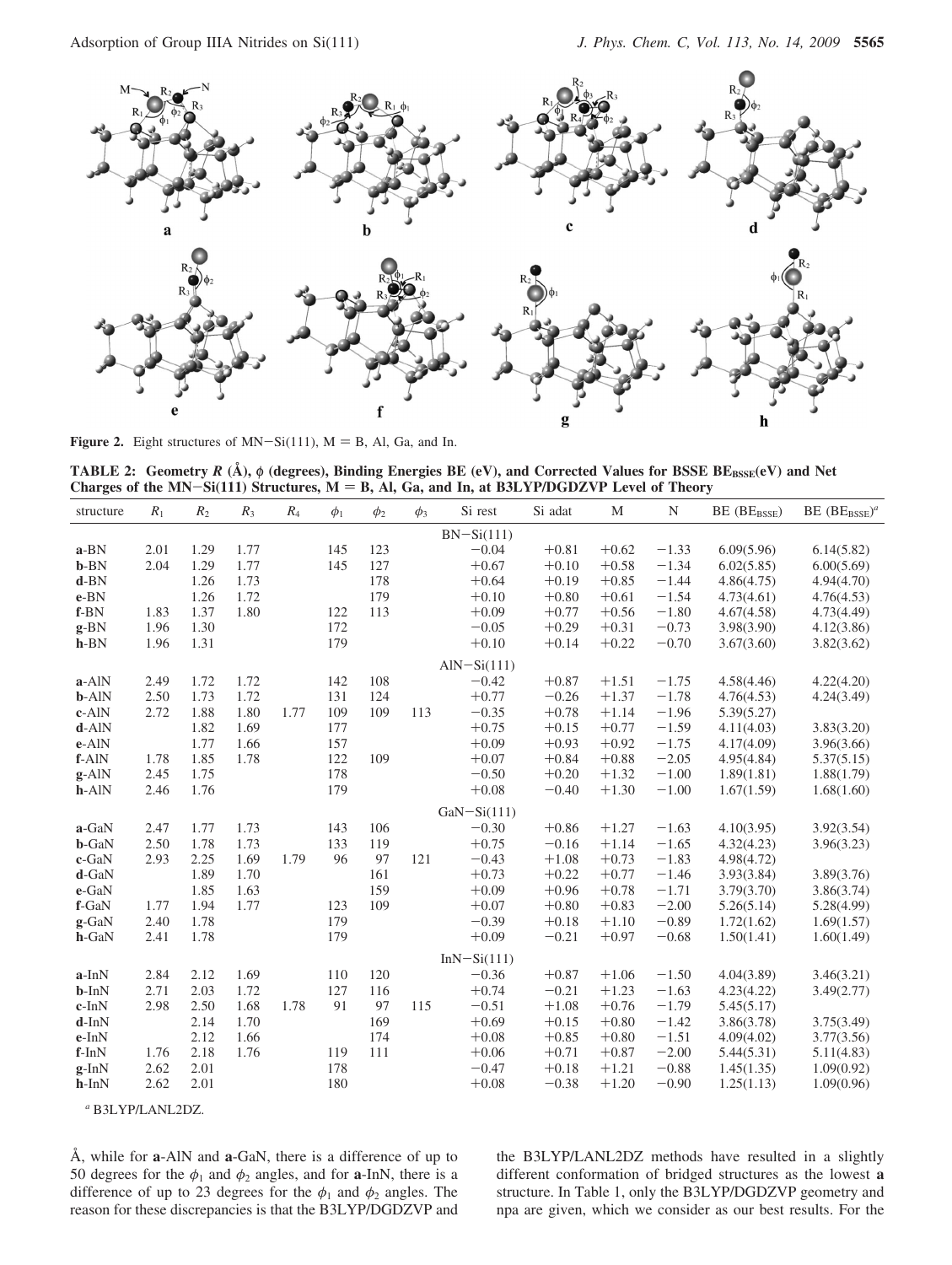

Figure 3. The BSSE corrected binding energies BE<sub>BSSE</sub> of the minima (**a**-**h**) with respect to the MN adsorbates at B3LYP/DGDZVP level of theory.

BE, the B3LYP/LANL2DZ values refer to the optimum structure obtained at this level.

Eight local minima (**a**-**h**, cf. Figure 2) have been determined for adsorbed MN, where in  $a - c$  MN forms a bridge between the Si adatom and the Si rest atom, and especially in **c**, the N atom is directly above a second-layer Si atom adjacent to the adatom. In the **d** and **e** structures, the MN molecule is normal to the surface with the N atom attached to the Si rest atom and to the Si adatom, respectively. At the **f** minimum, the MN molecule is again aligned perpendicularly and the N atom is connected to the Si adatom at an angle so that it is almost directly above a second-layer Si atom adjacent to the adatom. In the last two structures, **g** and **h**, MN is also normal to the surface but with M connected to the Si rest atom and the Si adatom, respectively.

The geometry and the binding energy of the  $MN-Si(111)$ cluster and the npa of the adsorbed MN and of the Si adatom and Si rest atom are given in Table 2. Graphically, the  $BE_{BSSE}$ values of the eight minima with respect to the MN adsorbates are given in Figure 3.

As can been seen from Table 2, the structures of AlN-Si(111) and GaN-Si(111) have similar geometries. Moreover, the BN adsorbates have the shortest  $R_{M-Si}$  distances in all structures by about 0.5 Å compared to the  $R_{M-Si}$  distances of the AlN and GaN adsorbates and by 0.7 Å compared to the  $R_{M-Si}$  values of InN. Similar differences are found between the corresponding  $R_{\text{M-Si}}$  values of the ground states of the diatomic MSi molecules; compare Tables 1 and 2.

We observe that the adsorbed BN species present the largest BE<sub>BSSE</sub> for all structures with the exception of structure **f**. The **a** minimum is the lowest of the BN adsorbed species with  $BE<sub>BSSE</sub> = 5.96$  eV, while the **b** minimum is very close with  $BE<sub>BSSE</sub> = 5.85$  eV. The **c** structure for BN is unstable because of the geometry requirements of this structure and the small size of the B atom; optimization of its geometry leads to the **a** minimum. The two lowest minima of AlN-Si(111) are the **<sup>c</sup>** and **f** structures, and their binding energies are 5.27 and 4.84 eV, respectively. The next two adsorbates, GaN and InN, have the **f** minimum as the lowest with  $BE = 5.14$  (GaN) and 5.31 eV (InN), while their next lowest minimum is of the **c** structure with  $BE = 4.72$  (GaN) and 5.17 eV (InN). Thus, for the lowest minimum of all four MN adsorbates, the BE ranges from 5.14 to 5.96 eV. Even though the  $AlN-Si(111)$  and  $GaN-Si(111)$ clusters have practically the same geometries in all structures, the AlN adsorbates have larger BE than the corresponding values of the GaN adsorbates by 0.18-0.55 eV with the exception of the **f** structure, where the GaN adsorbate has larger BE by 0.30 eV than the corresponding structure of the AlN adsorbate (cf. Table 2). Moreover, the two AlN and GaN adsorbates have different lowest calculated MN-Si(111) minima, the **<sup>c</sup>** and **<sup>f</sup>** structures, respectively. This work is a continuation of our previous studies $2^{3,24}$  not only because it is expanded to include adsorption at Si(111) of other group IIIA nitrides (BN, AlN, and InN) but also because additional low-lying minimum energy structures were checked as possible minima. Structures **c** and **f** for adsorbed GaN turned out to be lower minima by 0.9 and 0.5 eV than the **b** structure which had been found to be the lowest calculated minimum in our previous studies.<sup>23,24</sup>

The variation of the BE of the different structures **<sup>a</sup>**-**<sup>h</sup>** with the M atomic number is shown in Figure 3. For four structures out of the eight, that is, **a**, **b**, **g**, and **h**, as the M atomic number increases the BE<sub>BSSE</sub> of each structure decreases, while for the  $f$  minimum, the  $BE_{BSSE}$  of each structure increases with the atomic number. This may be rationalized in terms of the details of the bonding geometry in each structure, where the size of the metal atom may hinder or facilitate the bonding. For structures  $c-e$ , the variation in BE with M is small because only the N atom is connected to the surface. Moreover, for each of the eight structures of  $MN-Si(111)$ ,  $M = Al$ , Ga, and In (excluding B), the BEs are similar with the largest difference being 0.55 eV. Finally, the energy ordering of the stable structures varies with the particular metal atom: **a**, **b**, **d**, **e**, **f**, **g**, **h** for BN; **c**, **f**, **b**, **a**, **e**, **d**, **g**, **h** for AlN; **f**, **c**, **b**, **a**, **d**, **e**, **g**, **h** for GaN; and **f**, **c**, **b**, **e**, **a**, **d**, **g**, **h** for InN.

There is no significant difference in the  $BE_{BSSE}$  calculated at B3LYP/DGDZVP and B3LYP/LANL2DZ levels for most of the structures with some exceptions for the AlN, GaN, and InN adsorbates as in the case of their **b** structures and **d-AlN** structure where the differences of the BSSE corrected values range from 0.8 and 1.4 eV (cf. Table 2). However, the differences of the above uncorrected BE for the BSSE vary a lot less, ranging from 0.4 to 0.7 eV, showing that the reason for these big differences is the large calculated BSSE for the B3LYP/ LANL2DZ level which in these cases underestimates the BE. For the **c** structures of the AlN, GaN, and InN adsorbates, the geometry optimization failed at the B3LYP/LANL2DZ level of theory because calculations did not converge.

Finally, the npa shows that the surface acts as a pool of electronic charge for the MN molecules, and there is a transfer of electronic charge from the surface to MN in most structures calculated (cf. Table 2). In all minima of adsorbed MN, the partial charges on  $M = Al$ , Ga, and In range from  $+0.73$  and  $+1.51$  and on B range from  $+0.22$  to  $+0.85$  (cf. Table 2). However, the partial charges at N are negative with the resulting net charges for adsorbed MN,  $M = Al$ , Ga, and In, ranging from  $-0.24$  to  $-1.24$  with the exception of the **g** and **h** structures of MN-Si(111) where the MN has a positive charge of about 0.3 le<sup>-</sup>l. Both basis sets give similar charges on the different atoms.

#### **IV. Conclusions**

The electronic and geometric structures of group IIIA nitrides (MN) adsorbed on  $Si(111)$ ,  $M = B$ , Al, Ga, and In, were studied by DFT calculations and a five-layer, one rest atom, and one adatom Si cluster model of the Si(111) surface terminated with H atoms. Eight stable structures were determined for the MN adsorbed species of which three are bridged structures with the adsorbate bridging between the Si rest atom and Si adatom and